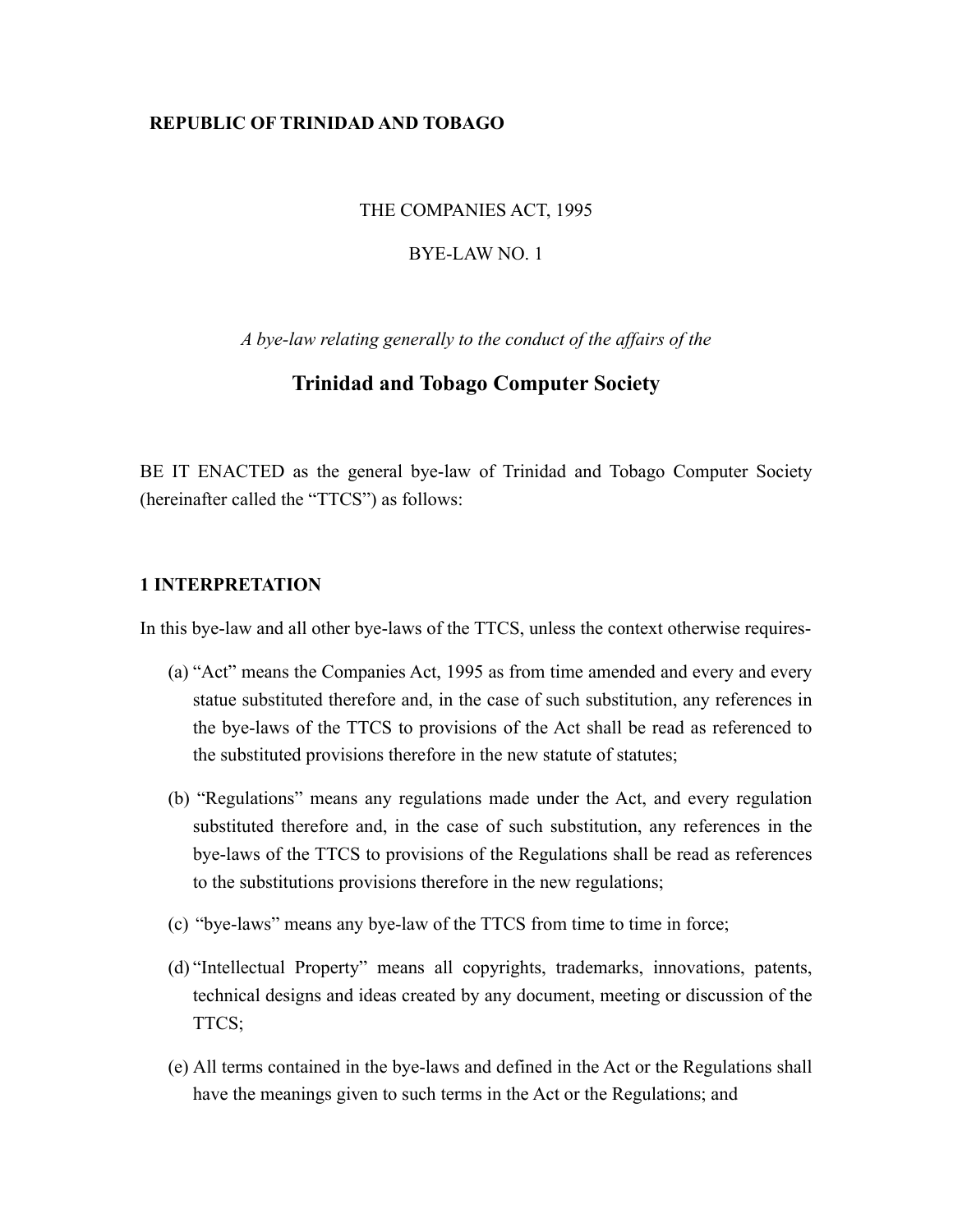(f) The singular includes the plural and the plural includes the singular; the masculine gender includes the feminine and neuter genders; the word "person" includes bodies corporate, companies, partnerships, syndicates, trusts and any association of persons; and the word "individual" means a natural person.

#### **2 MOTTO AND MISSION PURPOSE**

2.1 The motto of TTCS is to "Network Local Computer Users".

2.2 The mission purpose of TTCS is to represent and serve Trinidad and Tobago, with the objectives to-

- (a) Keep current with the events in the local Information Technology (IT) and telecommunications industries;
- (b) Be a channel for raising awareness of, local participation in, discussion and critical comment on ICT and other technologies including associated social implications and legal issues so as to:
	- (i) educate,
	- (ii) develop infrastructure, good governance and experimentation, and
	- (iii) evaluate public policies and regulatory co-ordination;
- (c) Serve the needs and interests of and network the local ICT users so that they can share knowledge and improve upon their experiences with modern technology;
- (d) Serve the needs of any specific, cohesive community of interest and the local Internet community in the context of Internet evolution particularly in education, Internet infrastructure development, Internet standards and experimentation, public policies and regulatory co-ordination regarding Internet content and services, and contributing to Internet governance; and
- (e) Generally encourage the above objectives through projects and initiatives to increase awareness and local participation.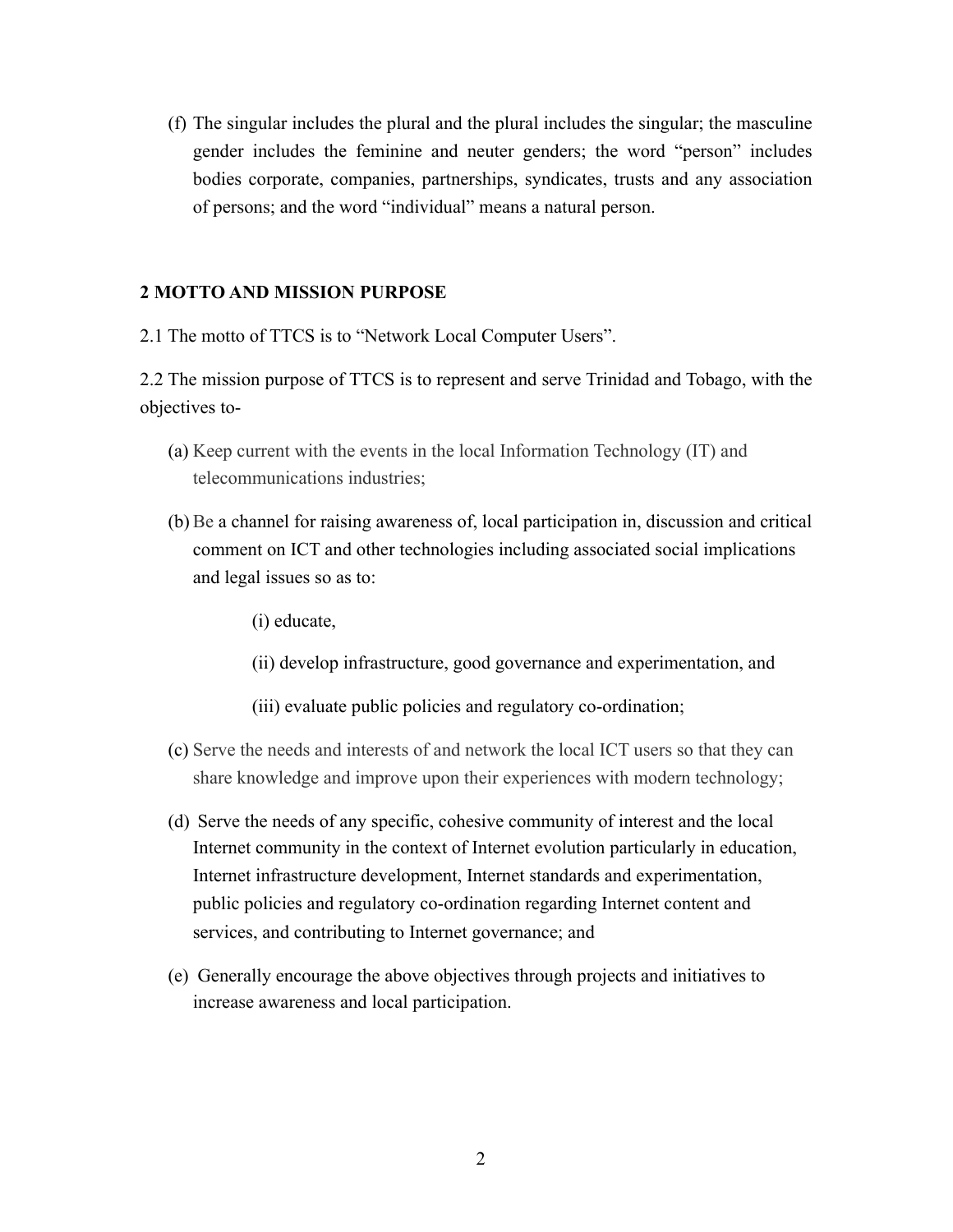## **3 REGISTERED OFFICE**

The registered office of the TTCS shall be in Trinidad and Tobago at such address as the directors may fix from time to time by resolution.

# **4 MEMBERS**

- 4.1 There shall be five classes of membership, namely:
	- (a) Student members, being those individuals normally residing in Trinidad and Tobago, who are full-time students;
	- (b) Ordinary members, being those individuals normally residing in Trinidad and Tobago, over the age of eighteen years;
	- (c) Admin members, being those individuals normally residing in Trinidad and Tobago who accept nomination as Admin members upon the invitation of the directors in recognition of their long-standing membership, work and dedication to the TTCS;
	- (d) Overseas members, being those individuals who do not normally reside in Trinidad and Tobago; and
	- (e) Corporate members, being companies registered in Trinidad and Tobago under the Act, who will be represented by no more than three individuals.

4.2 Membership applications shall be in a form as prescribed from time to time by the directors. Such applications will be considered and granted by the directors or any subcommittee thereof, who in their discretion may refuse membership if they think it is not desirable that the applicant be admitted to the TTCS.

4.3 Not withstanding paragraph 4.2, TTCS shall not in any way condone, conform, consent or contribute to any act, statements or display that which may represent, identify or facilitate, whether overt or covert, known or unknown, to that which may discriminate, ridicule or promotes inequality, alienation, or otherwise, to any member, geographic zone, or affiliate group as it relates to the TTCS' regulations or bye-laws.

4.4 Every member or its representatives shall be bound to further to the best of his ability the objects, interests and influence of the TTCS and by agreement shall accept and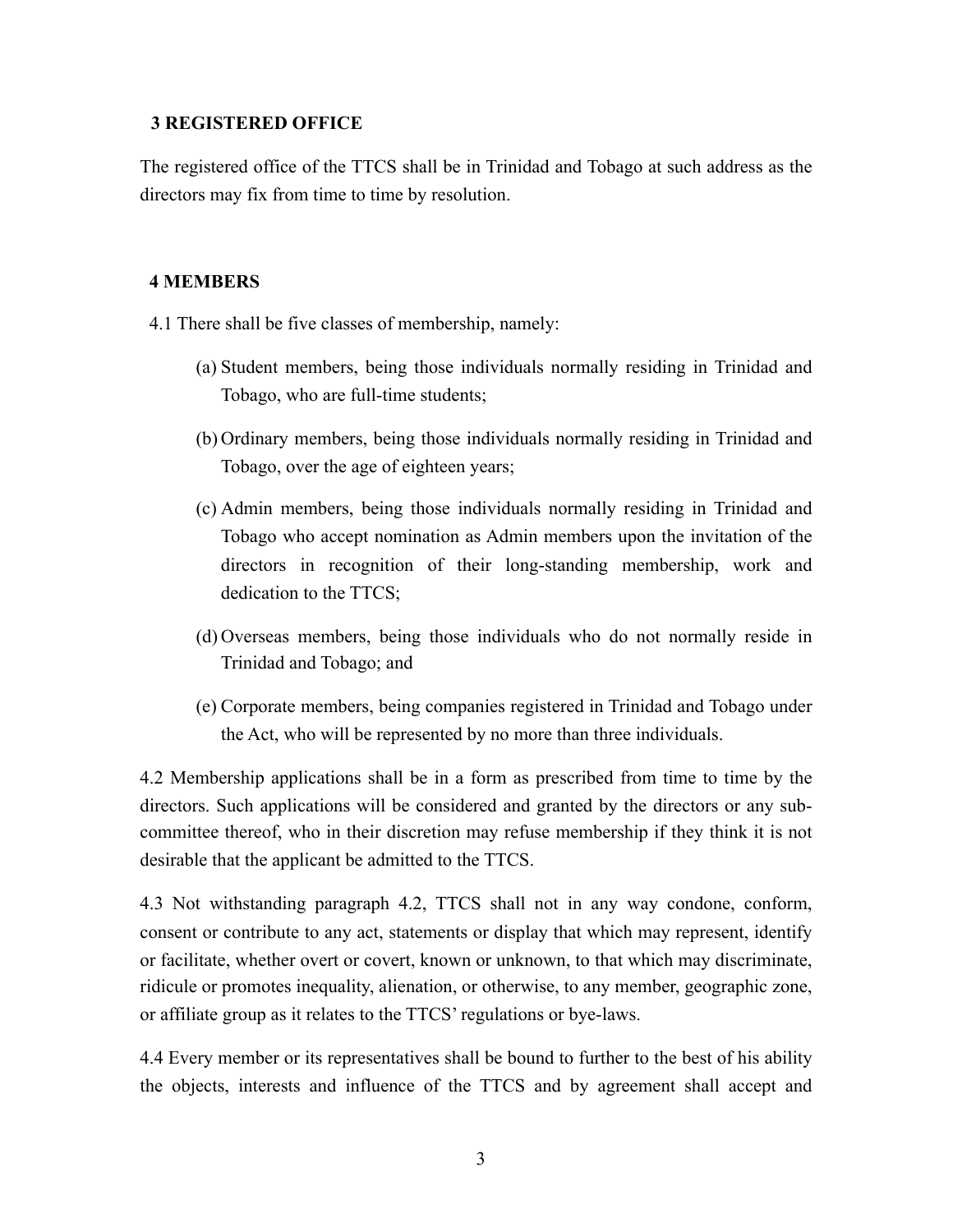uphold, observe and perform at all times the bye-laws of the Association and shall observe any regulations that may be prescribed by the directors.

4.5 The interest of a member under paragraph 4.1(a) to (d) in the TTCS is not transferable and lapses and ceases to exist upon his death or when he ceases to be a member by resignation or otherwise in accordance with the bye-laws of the TTCS.

4.6 The interest of a member under paragraph 4.1(e) in the TTCS is not chargeable and lapses and ceases to exist upon receivership, striking off at the Companies Register, bankruptcy or when it ceases to be a member by resignation or otherwise in accordance with the bye-laws of the TTCS.

## **5 MEMBERSHIP FEE**

5.1 All members shall pay such dues in manner as the Executive Committee may from time to time prescribe.

5.2 All membership dues shall be payable, in advance of the start date of the financial year of TTCS.

5.3 In the case of a new member, who joins TTCS during the course of the year, membership fees will be pro-rated.

## **6 CESSATION OF MEMBERSHIP**

6.1 Any member may withdraw from membership by giving one month notice in writing to the directors to that effect and thereupon he shall cease to be a member.

6.2 If any member:

- (a) fails to pay membership fees within 3 months of it being due;
- (b) refuses or neglects to comply with the provisions of the TTCS bye-laws or regulations;
- (c) conducts himself in a way which in the opinion of the directors is or may be injurious to the TTCS, the directors may by notice in writing terminate membership.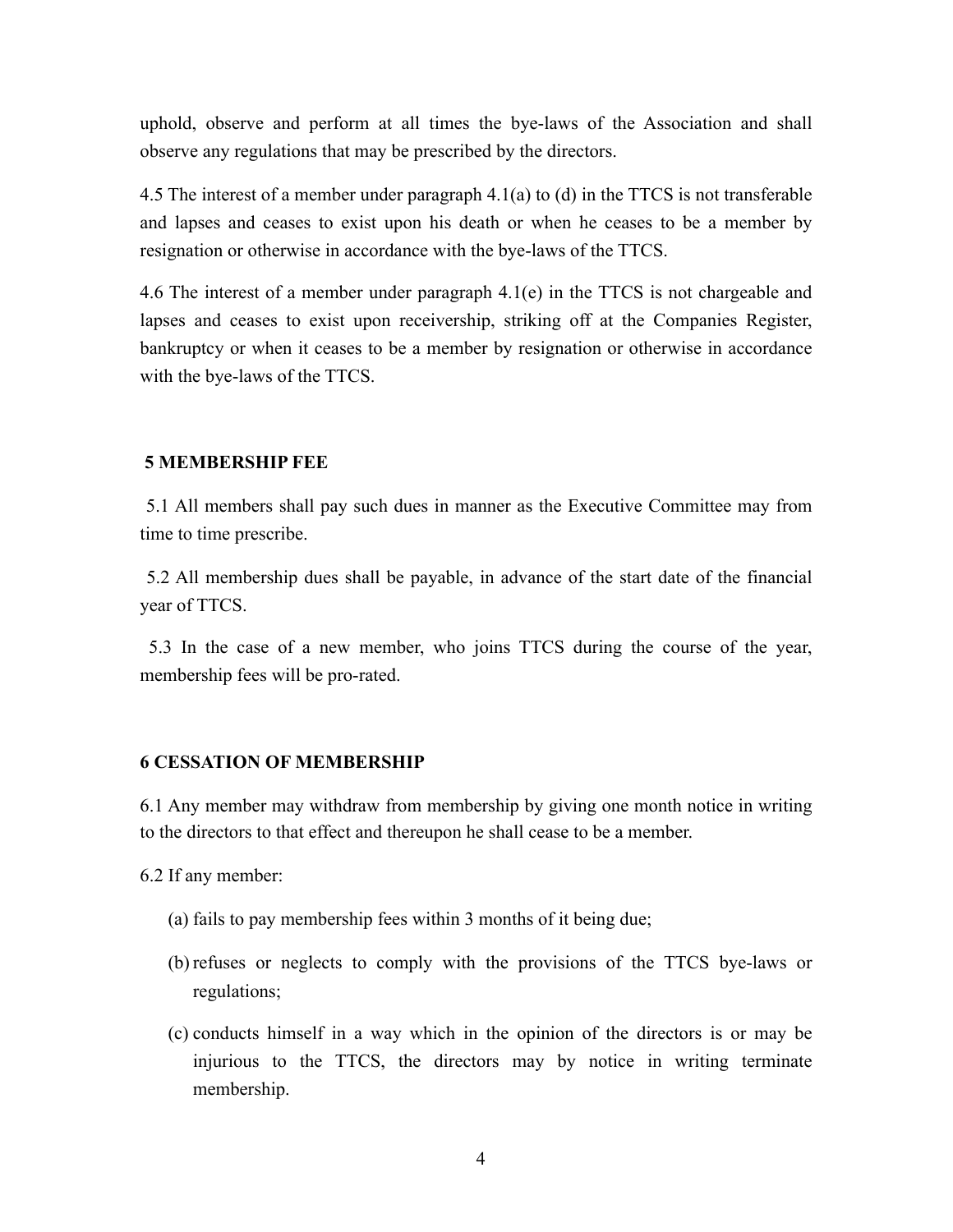6.3 Subject to paragraph 6.1 of this bye-law, a member expelled under paragraph 6.2 or whose name is struck off shall nevertheless remain liable for all moneys then due from him to the TTCS and shall not be entitled to any rebate or refund of membership fees.

# **7 EXECUTIVE COMMITTEE**

7.1 The Executive Committee of the TTCS shall consist of the following officers: a Chairman, a Deputy Chairman, a Treasurer, a Secretary and an Assistant Secretary; who shall be Admin members of the TTCS and shall be elected at the Annual General Meeting of the TTCS in each year and shall retire annually but shall be eligible for re-election.

7.2 In the case of a casual vacancy in any of the offices, the directors shall appoint one of their number to fill such casual vacancy until the Annual General Meeting.

7.3 In the case of the absence, or inability to act, of the Chairman, the Deputy Chairman or any other officer of the TTCS or for any other reason that the directors may deem sufficient, the directors may delegate all or any of the powers of such officer to any other officer or to any Admin member or director for the time being, provided that a majority of the board of directors concur therein.

7.4 The Chairman: shall, if present, preside at all meetings of the Executive Committee and members, he shall sign all instruments which require his signature and shall perform all duties incident to his office and shall have such other powers of such and duties as may from time to time be assigned to him by the directors.

 7.5 The Deputy Chairman: shall be vested with all the powers and shall perform all the duties of the Chairman in the event of absence or disability or refusal to act. The Deputy Chairman shall have such powers and duties as may from time to time be assigned to him by the directors.

7.6 The Secretary: shall, when present, act as Secretary of all meetings shall have charge of the minute books of the TTCS and the documents and registers referred to in section 177 of the Companies Act, 1995 and shall perform such other duties as the directors require of him.

7.7 The Assistant Secretary: shall be vested with all the powers and shall perform all the duties of the Secretary in the event of delegation or absence or disability or refusal to act.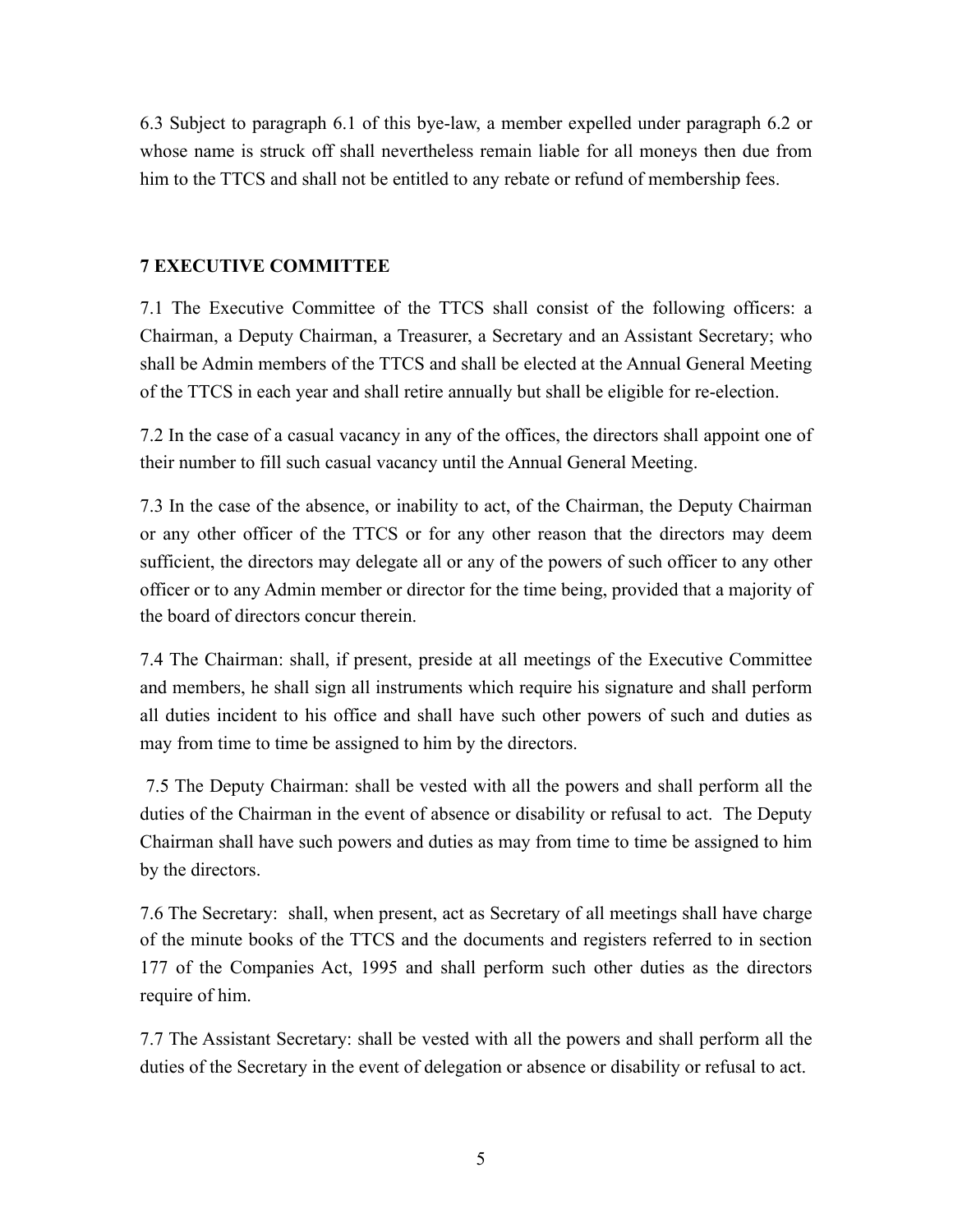7.8 The Treasurer: shall have the care and custody of all the funds and securities of the TTCS and shall deposit the same in the name of the TTCS in such banks or with such depository or depositories as the directors may direct and shall perform such other duties as the directors require of him. He may be required to give such bond for the faithful performance of his duties as the directors in their uncontrolled discretion may require and no director shall be liable for failure to require any bond or for the insufficiency of any bond or for loss by reason of the failure of the TTCS to receive any indemnity thereby provided.

## **8 DIRECTORS**

8.1 The directors of the TTCS shall comprise such number not less than 3 or more than 10 persons as is fixed in the Articles of the Incorporation of the TTCS.

 8.2 If a casual vacancy occurs, other than in any of the officers, the directors may invite an Admin member of the TTCS to fill the vacancy. Such invited Admin member holds office for the unexpired term of his predecessor.

8.3 Powers: the affairs of the TTCS shall be managed by the directors who may exercise all such powers and do all such acts and things as may be exercised or done by the TTCS and as are defined by the bye-laws or any special resolution of the TTCS or the Act expressly directed to be done by the TTCS at a general meeting of the TTCS.

8.4 Term of Office: unless sooner determined, a director's term of office shall, subject to the provisions, if any, of the Articles of Incorporation of the TTCS, be up to the date of his resignation.

8.5 Remuneration: the directors shall serve without remuneration and no director shall directly or indirectly receive any profit from his position as such; provided that a director may be paid or reimbursed for reasonable expenses incurred by him in the performance of his duties.

8.6 Removal from office: the Admin members of TTCS may, by special resolution at a special meeting remove any director from office.

8.7 Vacancy Filled: a vacancy created by the removal of a director may be filled at any meeting which the director is removed from office, in consultation and agreement with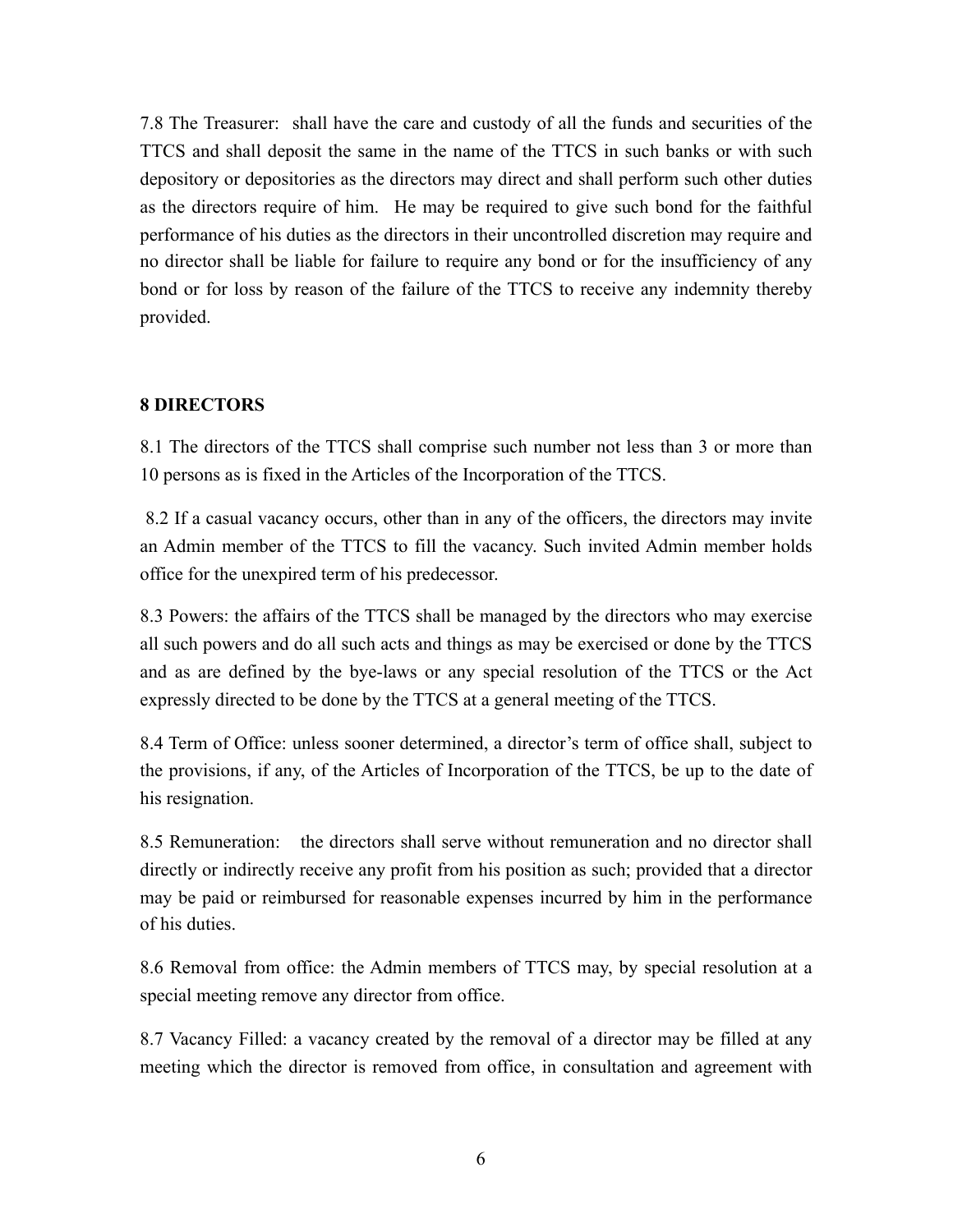the other directors. The new director holds office for the unexpired term of his predecessor.

8.8 Vacating of office: The office of a director of the TTCS shall be vacated

- (a) if by notice he resigns his office;
- (b) if he ceases to be a member of the TTCS;
- (c) if he does not attend four consecutive meetings of the directors, unless the directors otherwise determine;
- (d) if he is expelled from office in accordance with paragraph 7.6;
- (e) if he becomes bankrupt or suspends payment or compounds with his creditors or makes an unauthorised assignment or is declared insolvent;
- (f) if he is found to be a lunatic or becomes of unsound mind;
- (g) if he is convicted of any criminal offences involving fraud or dishonesty.

# **9 MEETINGS OF DIRECTORS**

9.1 Place: Meetings of the directors and of any committee of the directors may be held either at the registered office or at any other place within or outside Trinidad and Tobago.

9.2 Convener: A meeting of directors may be convened by any two directors at any time; or the Secretary or Assistant Secretary by direction of any two officers or any two directors.

9.3 Meetings of the directors may be held at any time without formal notice if all the directors are present or those absent waive notice or signify their consent to the meeting being held in their absence. Notice of any meetings or any irregularity in any meeting or the notice thereof may be waived by any director.

9.4 Quorum: At least two-thirds the number of directors shall form a quorum for the transaction of business and, notwithstanding any vacancy among the directors, a quorum may exercise all the powers of the directors. No business shall be transacted at a meeting of directors unless a quorum is present.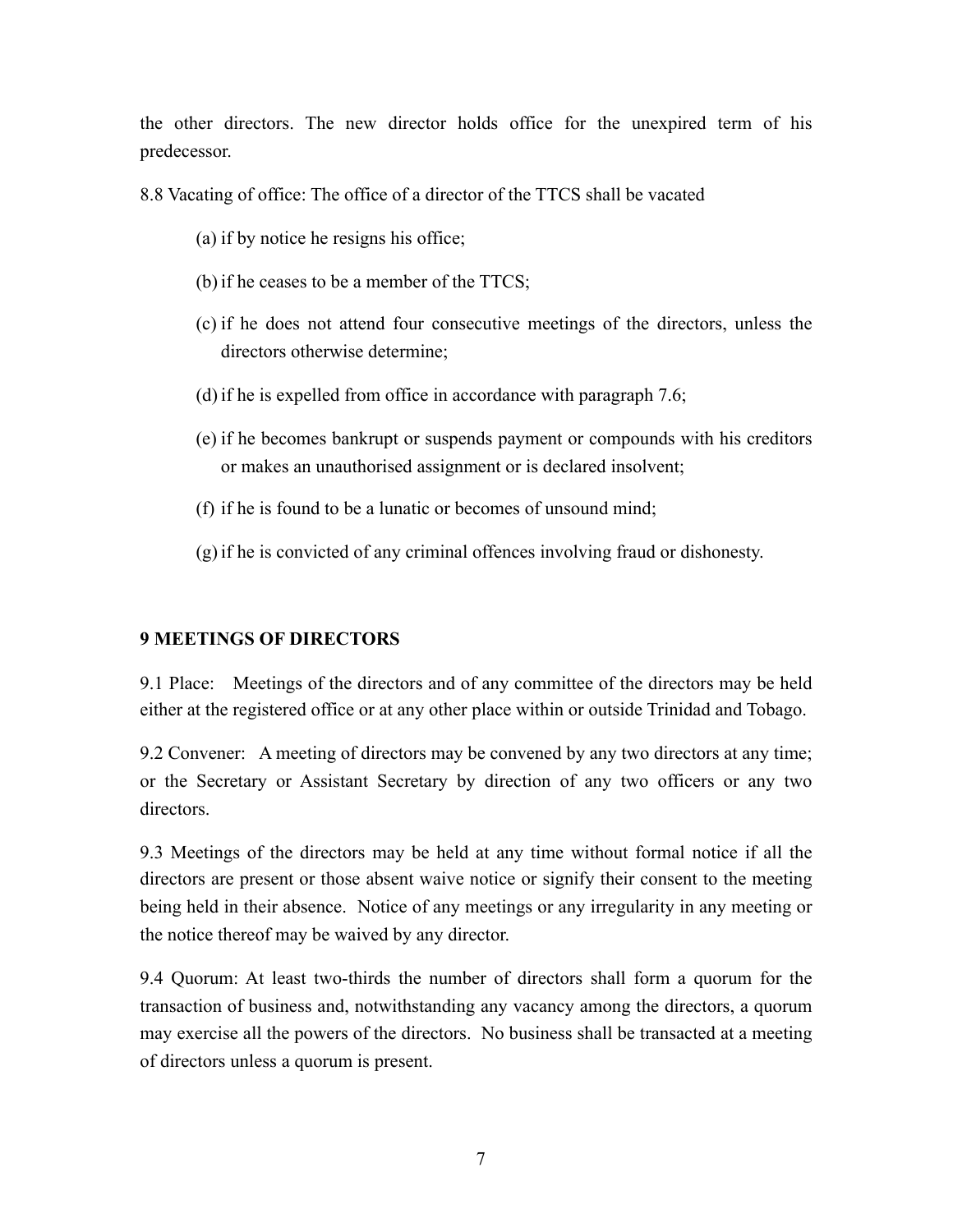9.4.1 A director may, if all the directors consent, participate in a meeting of directors or of any committee of the directors by means of such telephone or other communication facilities as permit all persons participating in the meeting to hear each other and a director participating in such a meeting by such means is deemed to be present at that meeting.

9.5 Voting: Questions arising at any meeting of the directors shall be decided by a majority of votes. In case of an equality of votes, the chairman of the meeting in addition to his original vote shall have a second or casting vote.

9.6 Resolution in lieu of meeting: Notwithstanding any of the foregoing provisions of this bye-law, a resolution in writing signed by all the directors entitled to vote on that resolution at a meeting of the directors or any committee of the directors is as valid as if it had been passed at a meeting of the directors or any committee of the directors.

## **10 MINUTES**

10.1 Correct Minutes of TTCS meetings signed by the Chairman of that meeting shall be kept by the Honorary Secretary. Minutes of TTCS meetings shall be open to the inspection of members at TTCS' registered address all convenient times as determined by the Honorary Secretary.

## **11 LIMIT TO LIABILITY OF DIRECTORS AND OFFICERS**

- 11.1 No director or officer of the TTCS shall be liable to the TTCS for
	- (a) the acts, receipts, neglects or defaults of any other director or officer or employee or for joining in any receipt or act for conformity;
	- (b) any loss, damage or expense incurred by the TTCS through the insufficiency or deficiency of title to any property acquired by the TTCS or for or on behalf of the TTCS;
	- (c) the insufficiency or deficiency of any security in or upon which any of the moneys of or belonging to the TTCS shall be placed out or invested;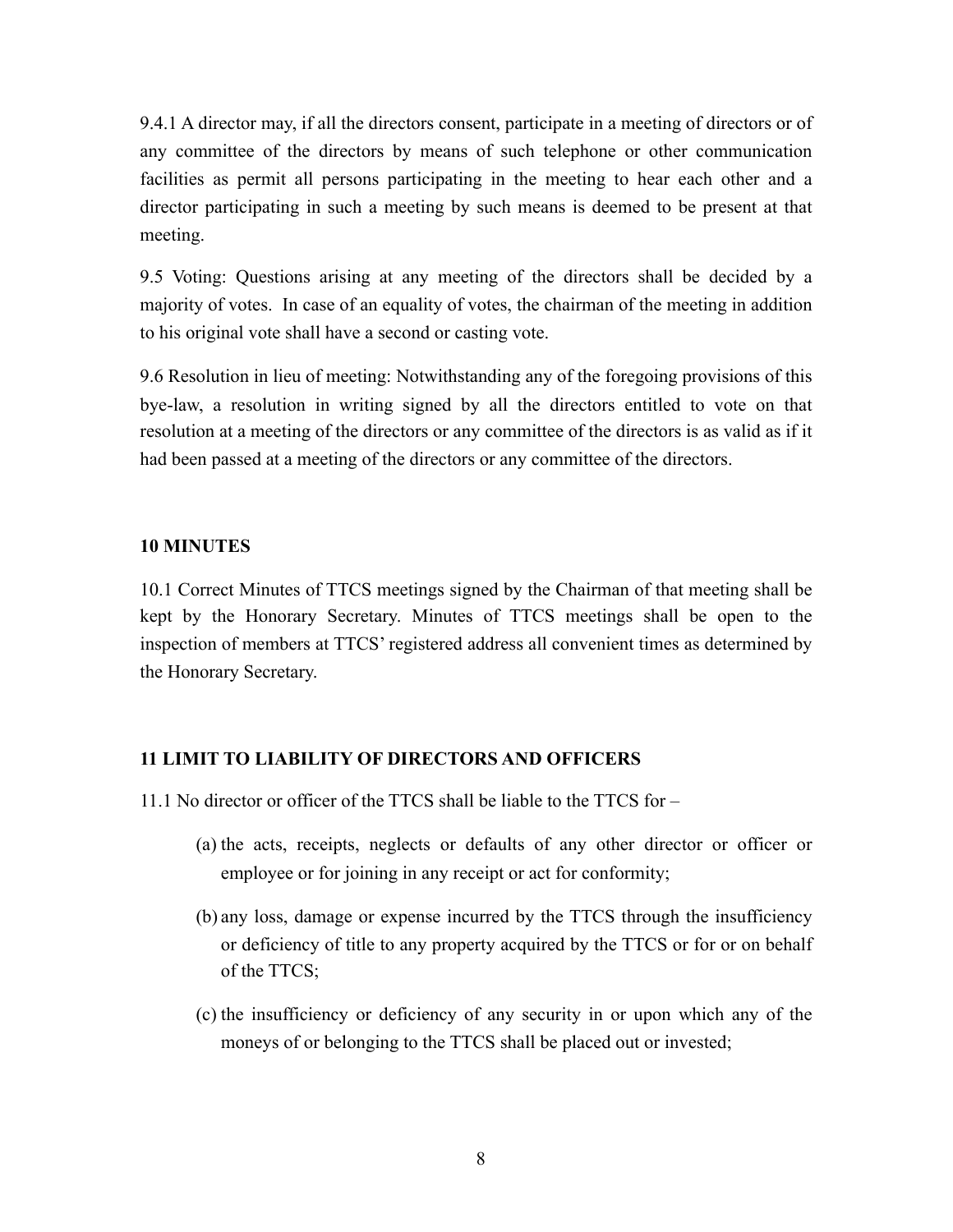- (d) any loss or damage arising from the bankruptcy, insolvency or tortuous act of any person, including any person with whom any moneys, securities or effects shall be lodged or deposited;
- (e) any loss, conversion, misapplication or misappropriation of or any damage resulting from any dealings with any moneys, securities or other assets belonging to the TTCS;
- (f) any other loss, damage or misfortune whatever which may happen in the execution of the duties of his respective office or trust or in relation thereto,

unless the same happens by or through his failure to exercise the powers and to discharge the duties of his office honestly and in good faith with a view to the best interests of the TTCS and in connection therewith to exercise the care, diligence and skill that a reasonably prudent person would exercise in comparable circumstances.

11.2 Nothing herein contained shall relieve a director or officer from the duty to act in accordance with the Act or regulations made thereunder or relieve him from liability for a breach thereof.

11.3 The directors shall not be under any duty or responsibility in respect of any contract, act or transaction whether or not made, done or entered into the name, or on behalf, of the TTCS, except such as are submitted to and authorised or approved by the directors.

#### **12 CONFLICT OF INTEREST**

12.1 No contract or transaction between TTCS and one or more of its Directors or officers, or between TTCS and any other organisation of which one or more of TTCS' Directors or officers has any financial or other interest, shall be void or avoidable, or in any way affected, solely for the reason or just because the particular Director or officer is present at or participates in the meeting of the Executive Committee or Committee thereof that authorises, approves or ratifies the contract or transaction if-

(a) the material facts as to the interested director or officer's relationship or interest in the contract or transaction are disclosed in the minutes of the meeting and the Directors in good faith authorise, approve or ratify the contract or transaction by an affirmative majority vote; and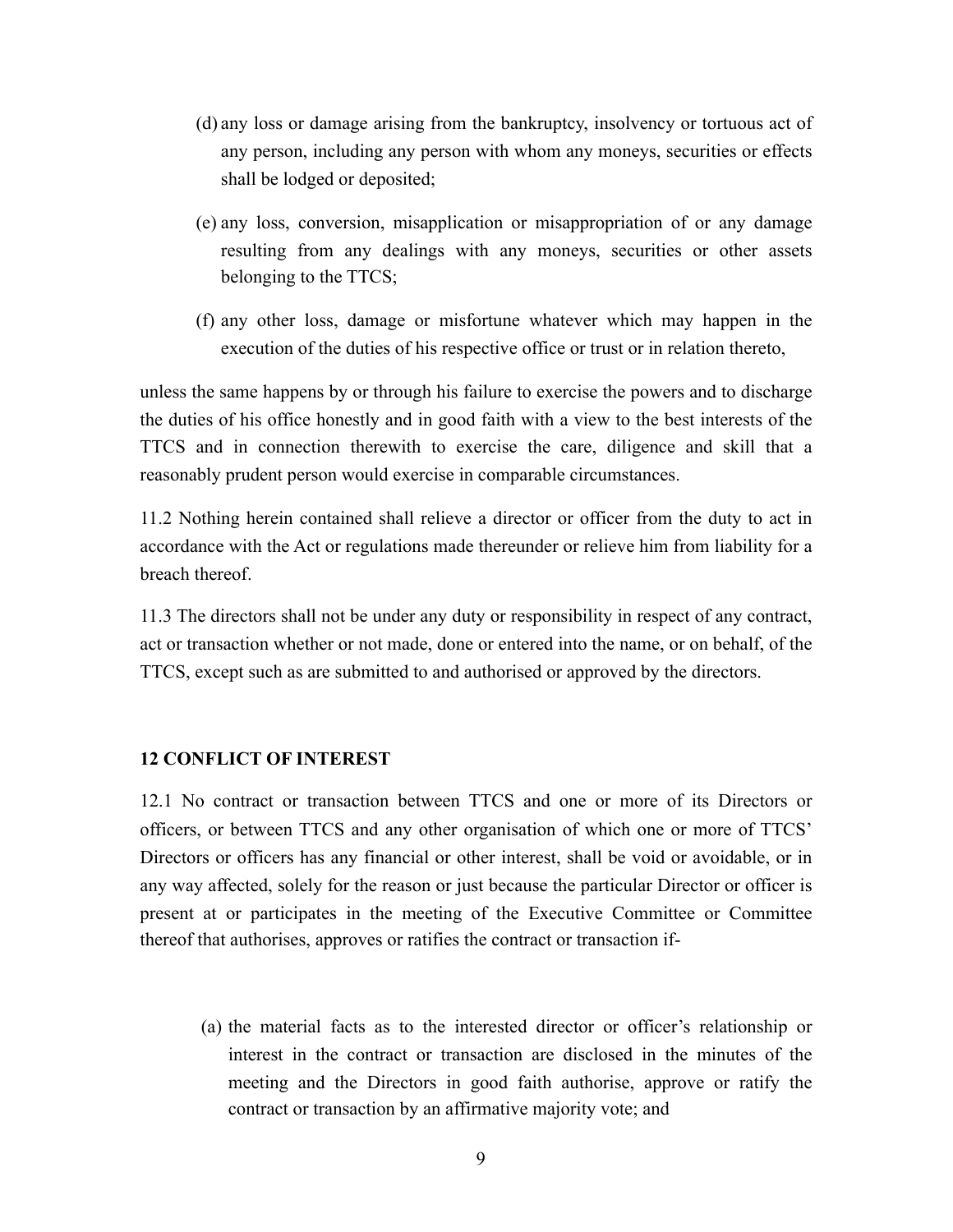(b) where it is a Director who has interest, that Director does not participate in any vote relating to the contract or transaction with himself or with the organisation in which he has a financial interest.

## **13 MEETINGS OF MEMBERS**

13.1 Annual Meeting: Subject to the provisions of section 109 of the Act, the annual meeting of the members shall be held on such day in each year and at such time as the directors may determine at any place within Trinidad and Tobago or, if all the members entitled to vote at such meeting so agree, outside Trinidad and Tobago.

13.2 Special Meetings: Special meetings of the members may be convened by order of the Chairman, Deputy Chairman or by the directors at any date and time and at any place within Trinidad and Tobago or, if all the members entitled to vote at such meetings so agree, outside Trinidad and Tobago.

13.2.1 The directors shall, on the requisition of forty percent of the Admin members that have a right to vote at the meeting requisitioned, forthwith convene a meeting of members, and in the case of such requisition the following provisions shall have effect:

- (a) the requisition must state the purposes of the meeting and must be signed by the requisitionists and deposited at the Registered Office, and may consist of several documents in like form each signed by one or more of the requisitionists;
- (b) if the directors do not, within one month from the date of the requisition being so deposited, proceed to convene a meeting, the requisitionists or any of them may themselves convene the meeting, but any meeting so convened shall not be held after three months from the date of such deposit;
- (c) unless subsection (3) of section 133 of the Act applies, the directors shall be deemed not to have duly convened the meeting if they do not give such notice as is required by the Act within fourteen days from the deposit of the requisition;
- (d) any meeting convened under this paragraph by the requisitionists shall be called as nearly as possible in the manner in which meetings are to be called pursuant to the bye-laws and Divisions 5 and 6 of Part III of the Act.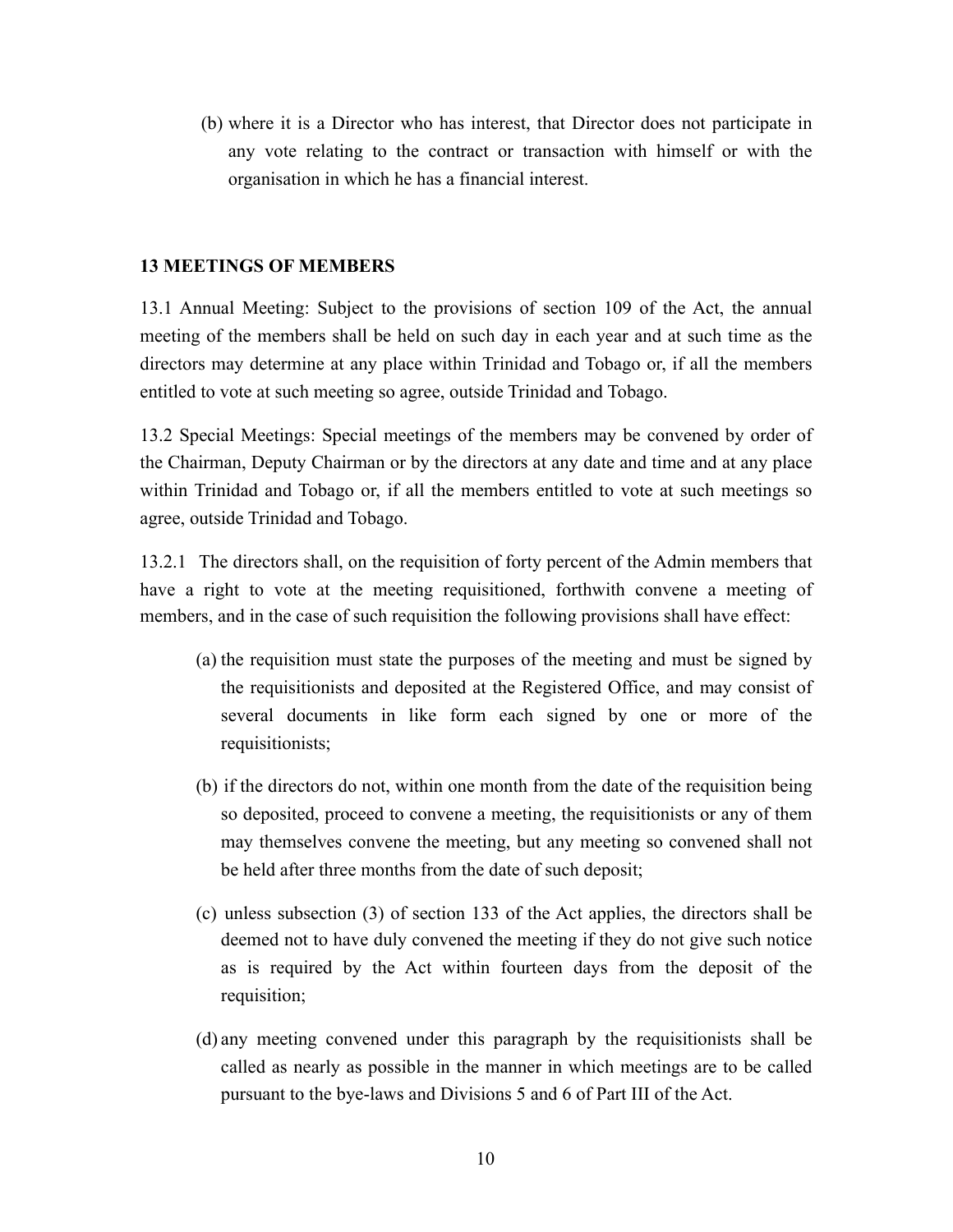13.3 Notice: A written or typewritten, emailed or printed, notice stating the day, hour and place of meeting shall be given by serving such notice on each member entitled to attend such meeting, on each director and on the auditor of the TTCS in the manner specified in paragraph 16.1 hereof, not less than fourteen days or more than fifty days (in each case exclusive of the day on which the notice is delivered or sent and of the day for which notice is given) before the date of the meeting. Notice of a meeting at which special business is to be transacted shall state (a) the nature of that business in sufficient detail to permit the member to form a reasoned judgment thereon, and (b) the text of any special resolution to be submitted to the meeting.

13.4 Waiver of Notice: A member or any other person entitled to attend a meeting of members may in any manner waive notice of a meeting of members. The attendance of any such person at a meeting of members shall constitute a waiver of notice of meeting, except where such person attends for the express purpose of objecting to the transaction of any business on the grounds that the meeting is not lawfully called.

13.5 Omission of Notice: The accidental omission to give notice of any meeting or any irregularity in the notice of any meeting or the non-receipt of any notice by any member, director or the auditor of the TTCS shall not invalidate any resolution passed or any proceedings taken at any meeting of the members.

13.6 Votes: Only paid up student members, ordinary members and Admin members may be entitled to vote. Every question submitted to any meeting of members entitled to vote shall be decided in the first instance by a show of hands unless a person entitled to vote at the meeting has demanded a ballot and in the case of an equality of votes the chairman of the meeting shall on a ballot have a casting vote in addition to any vote to which he may be otherwise entitled.

13.6.1 At every meeting at which he is entitled to vote, every member, proxy holder or individual (authorised to represent a member) who is present in person shall have one vote on a show of hands. Upon a ballot at which he is entitled to vote, every member, proxy holder or individual authorised to represent a member shall, subject to the articles, have one vote.

13.6.2 At any meeting unless a ballot is demanded, a declaration by the chairman of the meeting that a resolution has been carried or carried unanimously or by a particular majority or lost or not carried by a particular majority shall be conclusive evidence of the fact.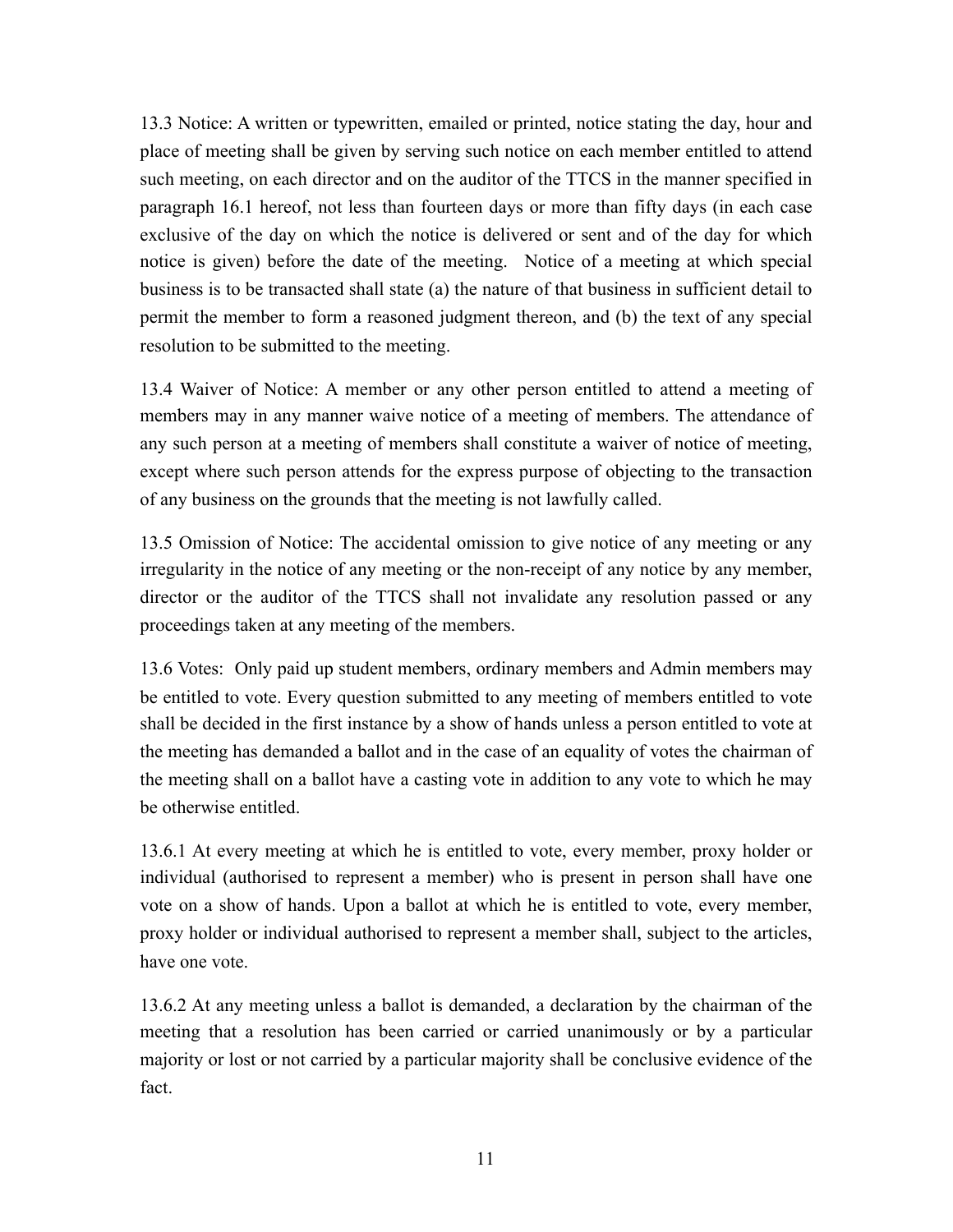13.6.3 When the Chairman and the Deputy Chairman are absent, the persons who are present and entitled to vote shall choose another director as chairman of the meeting; but if no director is present or all the directors present decline to take the chair, the Admin members who are present and entitled to vote shall choose one of their number to be chairman.

13.6.4 A ballot may, either before or after any vote by a show of hands, be demanded by any person entitled to vote at the meeting. If at any meeting a ballot is demanded on the election of a chairman or on the question of adjournment, it shall be taken forthwith without adjournment. If at any meeting a ballot is demanded on any other question or as to the election of Executive Committee, the vote shall be taken by ballot in such manner and either at once, later in the meeting or after adjournment as the chairman of the meeting directs. The result of a ballot shall be deemed to be the resolution of the meeting at which the ballot was demanded. A demand for a ballot may be withdrawn.

13.7 Proxies: Votes at meetings of members may be given either personally or by proxy.

13.7.1 A proxy shall be executed by the member or his attorney authorised in writing and is valid only at the meeting in respect of which it is given or any adjournment thereof.

13.7.2 A person appointed by proxy need not be a member, but will only be given admittance to the meeting for which the proxy relates with the properly executed proxy form.

13.7.3 Subject to the provisions of Part V of the Regulations, a proxy may be in the following form:

The undersigned member of Trinidad and Tobago Computer Society (TTCS) hereby appoints of containing him, as the nominee of the undersigned of the undersigned containing the nomine of the undersigned to attend and act for the undersigned and on behalf of the undersigned at the meeting of the members of the said TTCS to be held on the day of 20 and at any adjournment or adjournments thereof in the same manner, to the extent and with the same powers as if the undersigned were present at the said meeting or such adjournment or adjournments thereof.

DATED this day of 20.

#### Signature of member

13.8 Adjournment: The chairman of any meeting may, with the consent of the meeting, adjourn the same from time to time to a fixed time and place and no notice of such adjournment need be given to the members unless the meeting is adjourned by one or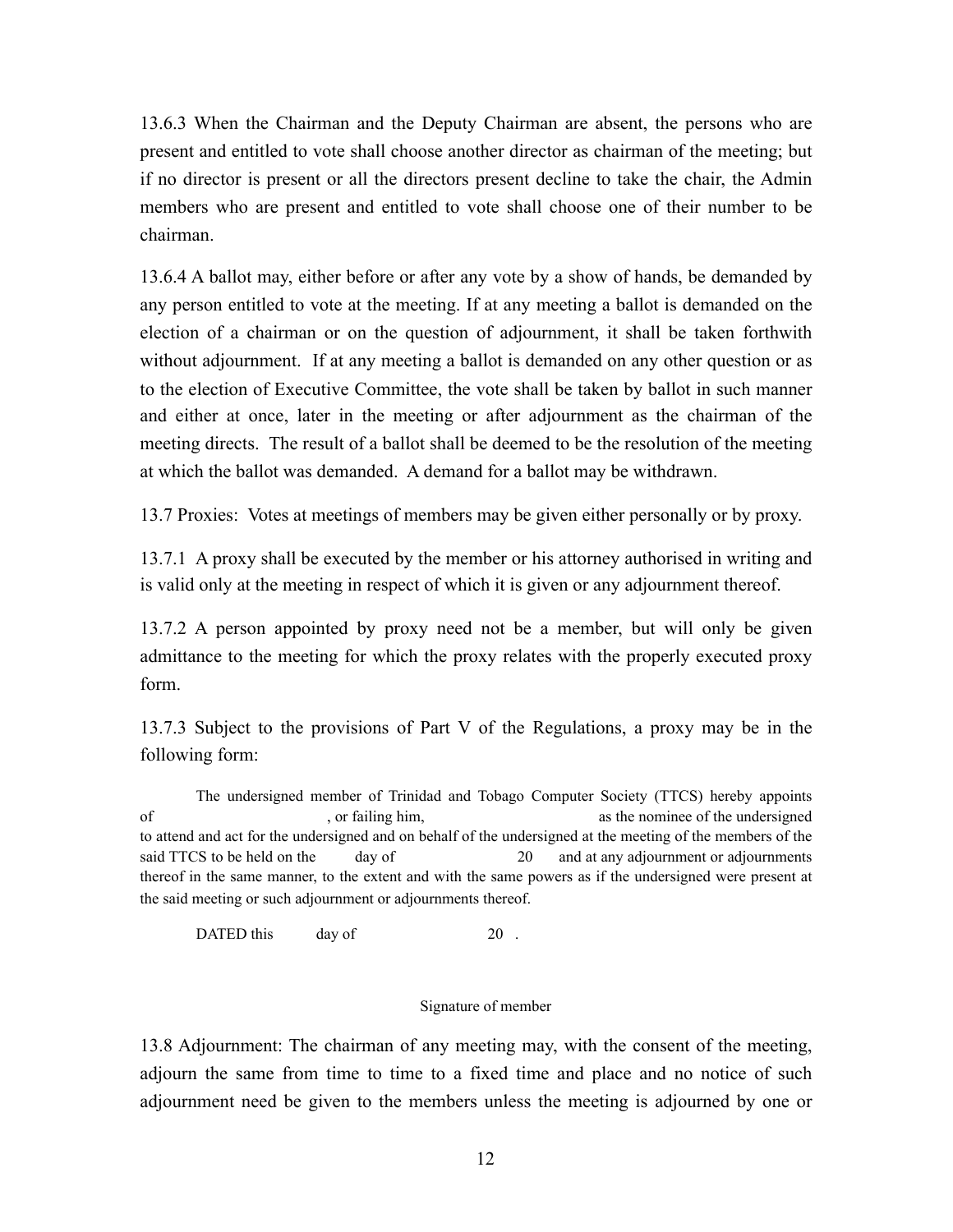more adjournments for an aggregate of one month or more in which case notice of the adjourned meeting shall be given as for an original meeting. Any business that might have been brought before, or dealt with at, the original meeting in accordance with the notice calling the same may be brought before, or dealt with at, any adjourned meeting for which no notice is required.

13.9 Quorum: Subject to the Act, a quorum for the transaction of business at any meeting of the members shall be five persons or 25% of the membership (whichever is greater) present in person including at least one director or officer, the other members present must each being either a member entitled to vote thereat, or a duly appointed proxy holder or representative of a member so entitled. If a quorum is present at the opening of any meeting of the members, the members present or represented may proceed with the business of the meeting notwithstanding a quorum is not present throughout the meeting. If a quorum is not present within 30 minutes of the time fixed for a meeting of members, the persons present and entitled to vote may adjourn the meeting to a fixed time and place but may not transact other business.

13.10 Resolution in lieu of meeting: Notwithstanding any of the foregoing provisions of this bye-law, a resolution in writing signed by all the members entitled to vote on that resolution at a meeting of the members is, subject to section 132 of the Act, as valid as if it had been passed at a meeting of the members.

# **14 STANDING COMMITTEES**

14.1 The following are the permanent Committees of TTCS:

14.1.1 Education and Publicity Committee comprising at least two Admin members will be responsible for developing plans for education TTCS' events and activities and for promoting membership of TTCS through public awareness.

14.1.2 Financial Committee comprising five Admin members and the Treasurer (who acts as Chairman), appointed by the directors to hold records of the TTCS' financials, audit financial statements of standing and temporary committees, collect membership fees and promote TTCS fund raising ventures with the approval of the directors. The directors will oversee the activity of this committee and the Assistant secretary will attend meetings of this Committee to assist as required. There may be co-opted to this committee various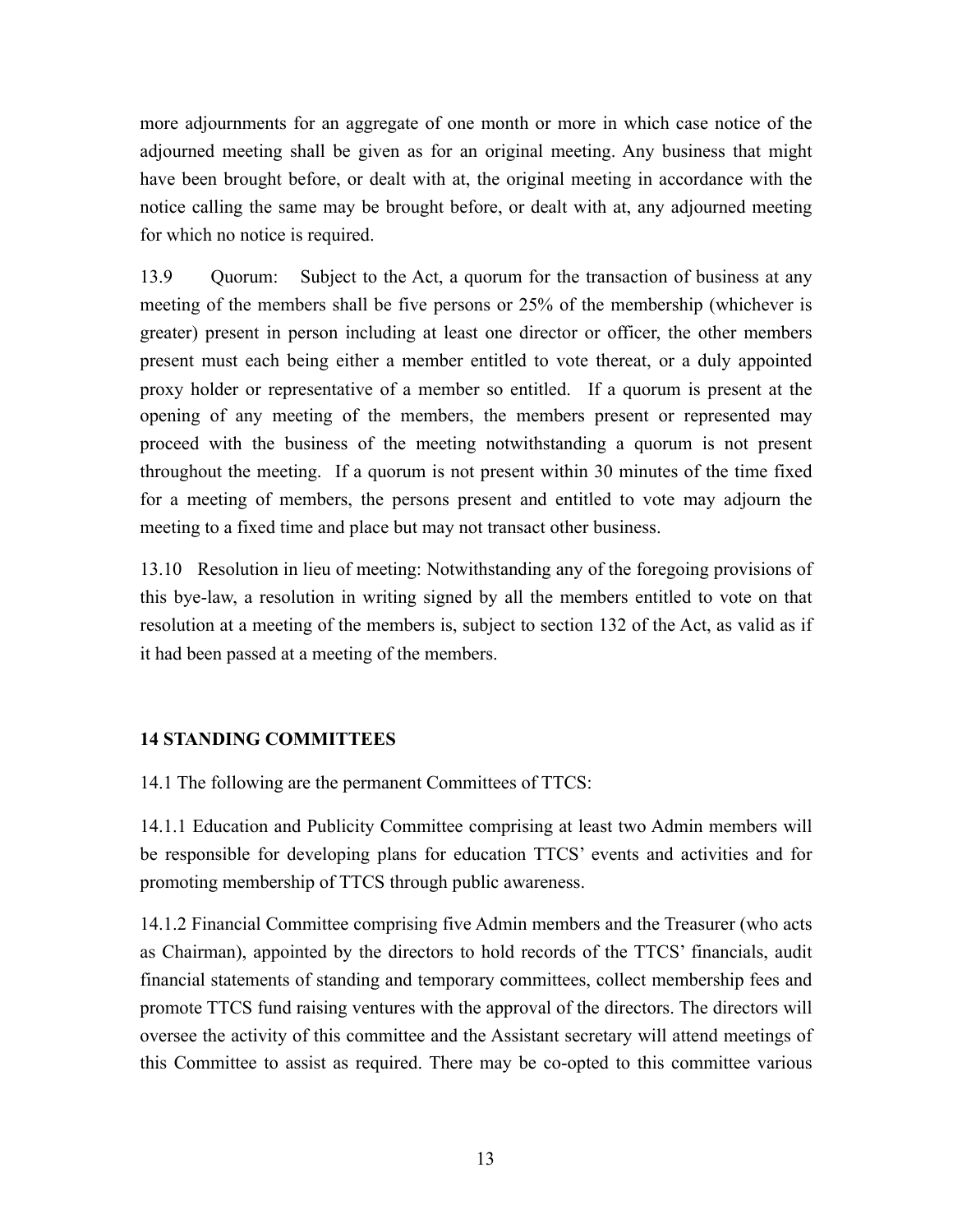members whose knowledge or experience is considered of particular benefit. Co-opted members have no vote on any issue arising.

14.1.3 Advisory Committee comprising all Admin members and other individuals invited by the Directors in consultation with the Executive Committee for the purpose of providing feedback and suggestions on TTCS projects and initiatives.

14.2 The directors may from time to time as deemed necessary appoint other committees consisting of such number of directors or members as may be deemed desirable to look after the interests of the TTCS and may prescribe their duties.

14.3 All committees shall be responsible to the directors and shall act on the Terms of Reference or Standing Orders laid down by the directors. The Terms of Reference and Standing Orders for any committee may only be varied with directors approval. The Terms of Reference and Standing Orders are contained in separate appendices to these Bye-laws but are considered part of these Bye-laws.

14.4 Any Committee so appointed may meet for the transaction of business, adjourn and otherwise regulate its meetings as it thinks fit. Unless otherwise determined by the directors, two members of a committee and the Chairman shall be a quorum. Questions arising at any meeting of a committee shall be decided by a majority of votes and, in case of any equality of votes, the chairman of the meeting shall have a second or casting vote.

14.5 The Directors and Officers are entitled to attend meetings of any Committee without voting rights.

# **15 VOTING IN OTHER COMPANIES**

15.1 All shares or debentures carrying voting rights in any other body corporate that are held from time to time by the TTCS may be voted at any and all meetings of shareholders, debentures holders (as the case may be) of such other body corporate and in such manner and by such person or persons as the directors of the TTCS shall from time to time determine. The officers of the TTCS may for and on behalf of the TTCS from time to time-

- (a) execute and deliver proxies; and
- (b) arrange for the issuance of voting certificates or other evidence of voting right,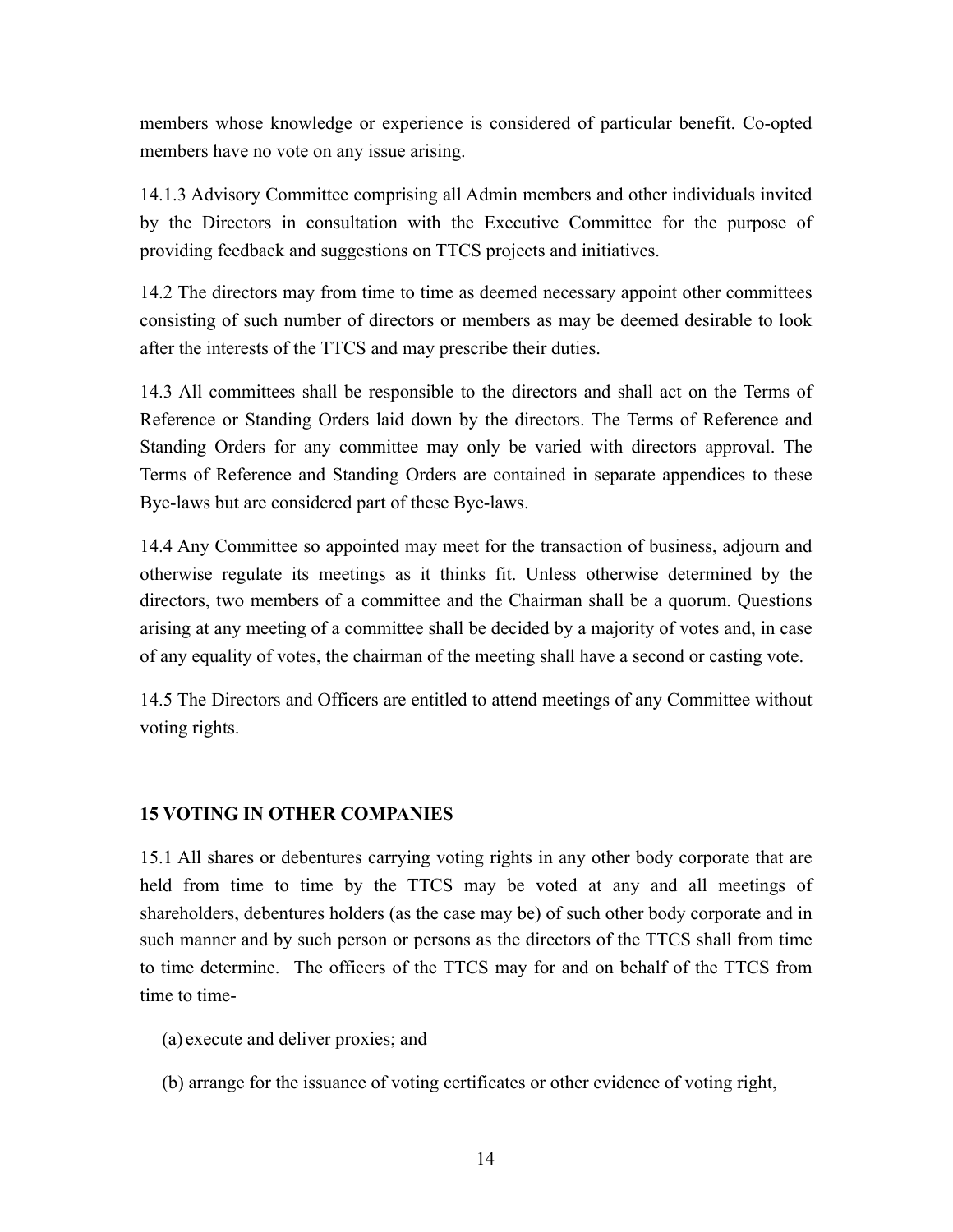in such names as they may determine without the necessity of a resolution or other action by the directors.

# **16 NOTICES**

16.1 Method of giving notice: Any notice or other document required by the Act, the Regulations, the articles or the bye-laws to be sent to any member, director or auditor may be delivered personally or sent by email, prepaid mail or cable or telex or Telefax to any such person at his latest email or postal address as shown in the records of the TTCS and to any such director at his latest address as shown in the records of the TTCS or in the latest notice filed under section 71 or 79 of the Act, and the auditor at his business address.

16.2 Waiver of notice: Notice may be waived of the time for the notice or abridged at any time with the consent in writing of the person entitled thereto.

16.3 Undeliverable notices: If a notice or document is sent to a member by email or prepaid mail in accordance with this paragraph and the notice or document is returned on three consecutive occasions because the member's recorded email or postal address is incorrect or the member cannot be found, it shall not be necessary to send any further notices or documents to the member until he informs the TTCS in writing of his correct or new email or postal address.

16.4 Signature of notices: The signature of any director or officer of the TTCS to any notice or document to be given by the TTCS may be written stamped, typewritten or printed.

16.5 Computation of time: When a notice extending over a number of days or other period is required under any provisions of the articles or the bye-laws, the day of sending the notice shall, unless it is otherwise provided, be counted in such number of days or other period.

16.6 Proof of service: Where a notice required under paragraph 16.1 hereof is delivered personally to the person whom it is addressed or delivered to his address as mentioned in paragraph 16.1 hereof, service shall be deemed to be at the time of delivery of such notice.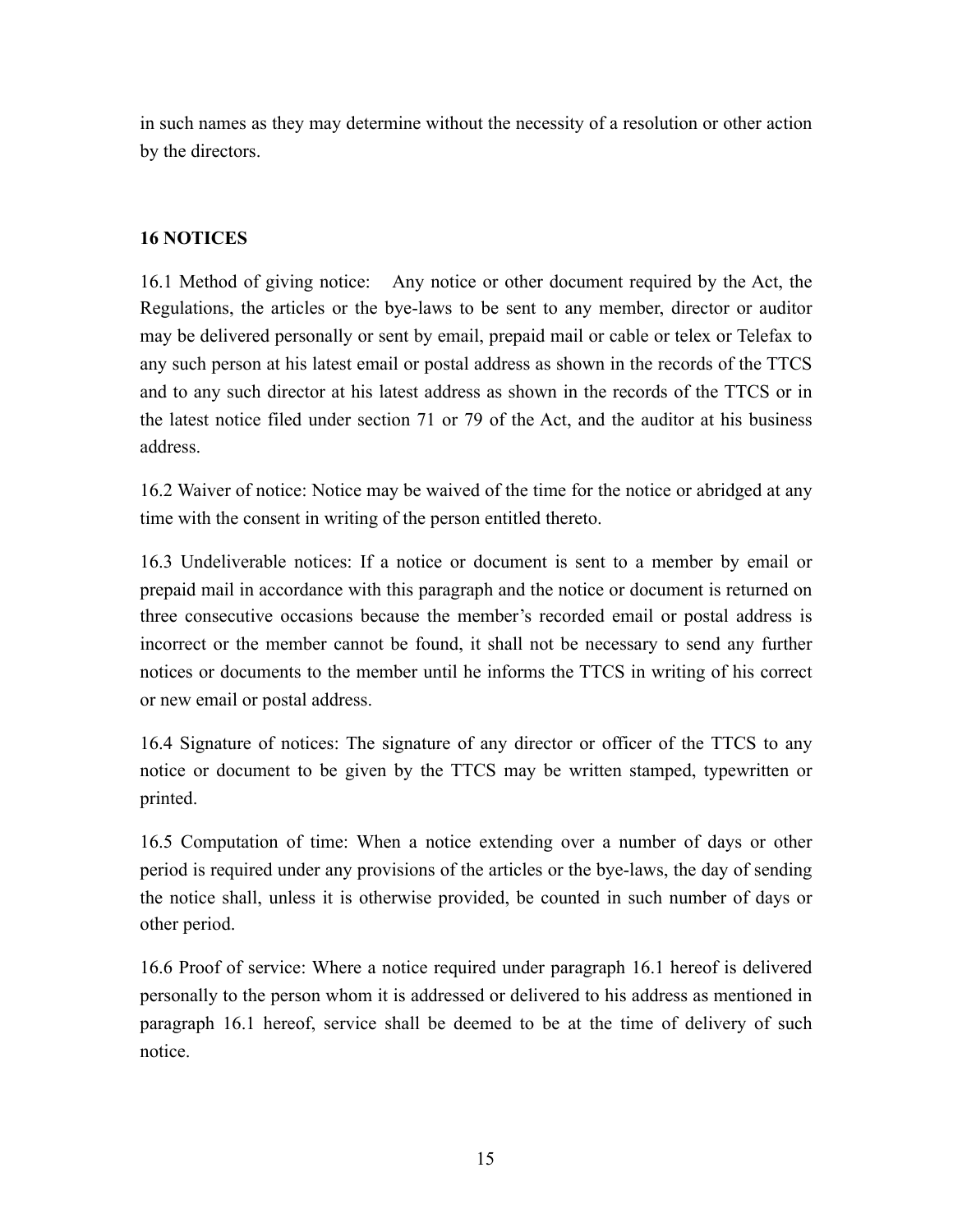16.6.1 Where such notice is sent by post, service of the notice shall be deemed to be effected forty-eight hours after posting if the notice was properly addressed and posted by prepaid mail.

16.6.2 Where the notice is sent by email, cable or telex or Telefax, service is deemed to be effected on the date on which the notice is sent.

16.6.3 A certificate at any office of the TTCS at the time of the making of the certificate as to facts in relation to the delivery or sending of any notices shall be conclusive evidence of those facts.

## **17 FUNDS AND ACCOUNTS**

17.1 An account or accounts in the name TTCS shall be opened at such Bank, Banks or financial institutions as may be selected by the Directors. All contributions, donations, subscriptions and other monies of TTCS shall be paid to TTCS' account or accounts at such Banks or financial institutions and all cheques or mandates for the withdrawal of TTCS funds from the said accounts shall be signed by two persons from such number of persons (to include the Honorary Treasurer) as the Directors may from time to time appoint for this purpose.

17.2 All monies and funds of TTCS not immediately required to be expended for the purposes of TTCS and which the Directors deem proper to be invested shall be placed in such investments as are authorised by the laws of Trinidad and Tobago for the investment of trust funds, or as are authorised by the instrument, if any, or gift of such monies or funds to any registered charity.

17.3 The Executive Committee shall cause true accounts to be kept of:

(a) all monies received and expended by TTCS and the matters in respect of which such receipts and expenditure take place, and

(b) the assets and liabilities of TTCS and in such accounts assets held upon any special trust and receipts and payments on account of such trust shall be entered separately and apart from all other assets, receipts and payments, and

(c) of all sales and purchases of assets by TTCS.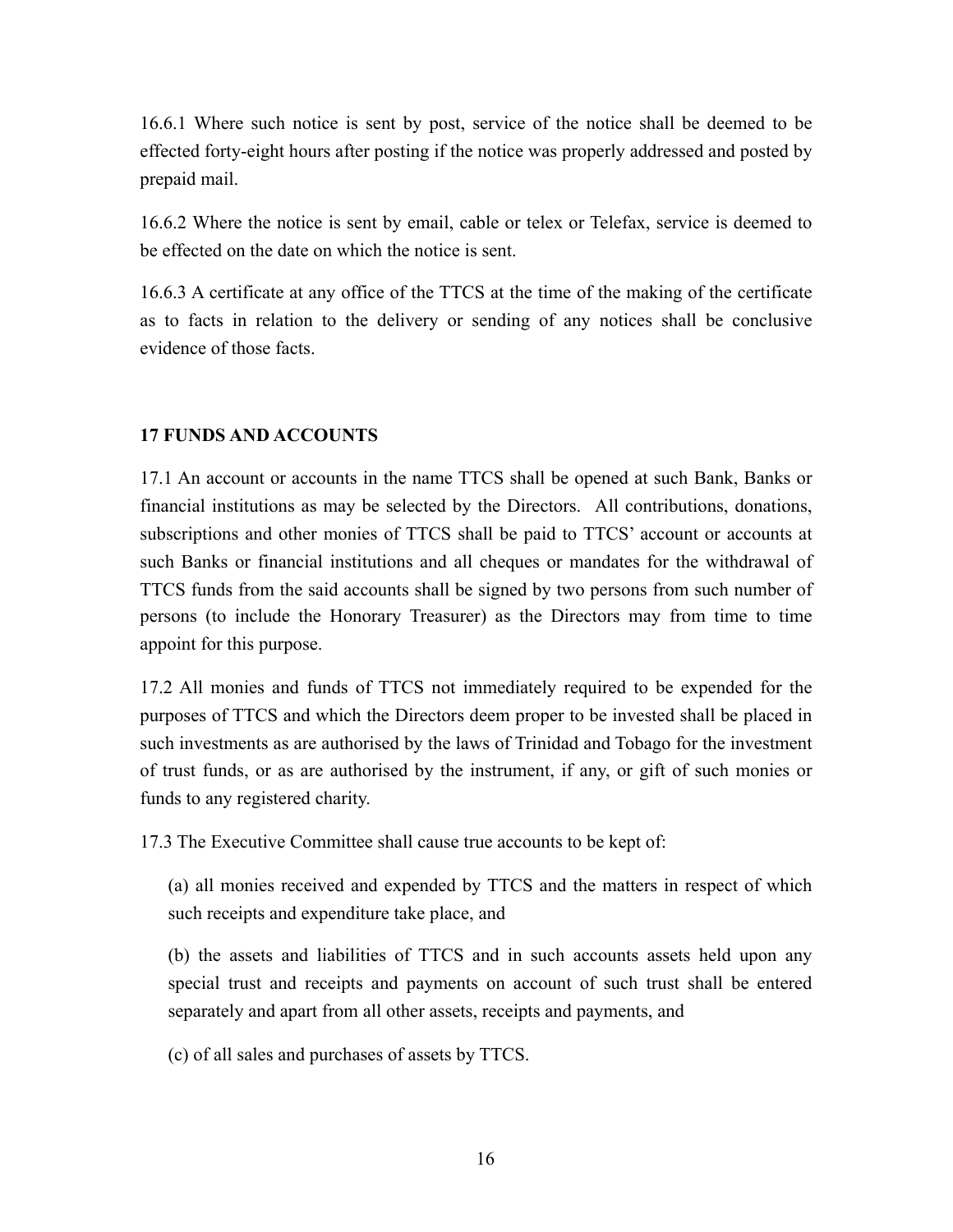17.4 TTCS may at an Annual Meeting impose reasonable restrictions as to the time and manner at and in which the books and accounts of TTCS may be inspected by the members and subject thereto the books and accounts shall be open to inspection by the members at the registered address of the TTCS at all reasonable times during the usual business hours.

17.5 The Executive Committee shall lay before the Annual Meeting of TTCS in each year an income and expenditure account of TTCS and a balance sheet for the year ending on the preceding 31st December. Such account and balance sheet shall be accompanied by a report of the Honorary Treasurer as to the state of affairs of TTCS. A copy of every financial report together with copies of the said reports shall, not less than fourteen (14) clear days before the date of the meeting before which such balance sheet and reports are to be laid, be sent to all persons entitled to receive notices of Annual Meetings of the TTCS.

17.6 The financial year of TTCS shall be from the 1<sup>st</sup> January to 31<sup>st</sup> December of each calendar year or such other period as may be determined by the Directors in consultation with the Executive Committee.

# **18 EXECUTION OF INSTRUMENTS**

18.1 Contracts, documents or instruments in writing requiring the signature of the TTCS may be signed by any two directors. All contracts, documents and instruments in writing so signed shall be binding upon the TTCS without any further authorisation or formality. The directors shall have power from time to time by resolution to appoint any officers or persons on behalf of the TTCS to sign either general or specific contracts, documents and instruments.

18.1.1 The common seal of the TTCS may be affixed to contracts, documents and instruments in writing signed as aforesaid or by any director, officers or persons specified in paragraph 18.1.2 hereof.

18.1.2 Subject to section 138 of the Act, any two directors, shall have authority to sign and execute (under the seal of the TTCS or otherwise) all the instruments that may be necessary for the purpose of selling, assigning, transferring, exchanging, converting or conveying any such shares, stocks, bonds, debentures, rights, warrants, or other securities. The directors shall have power from time to time by resolution to appoint any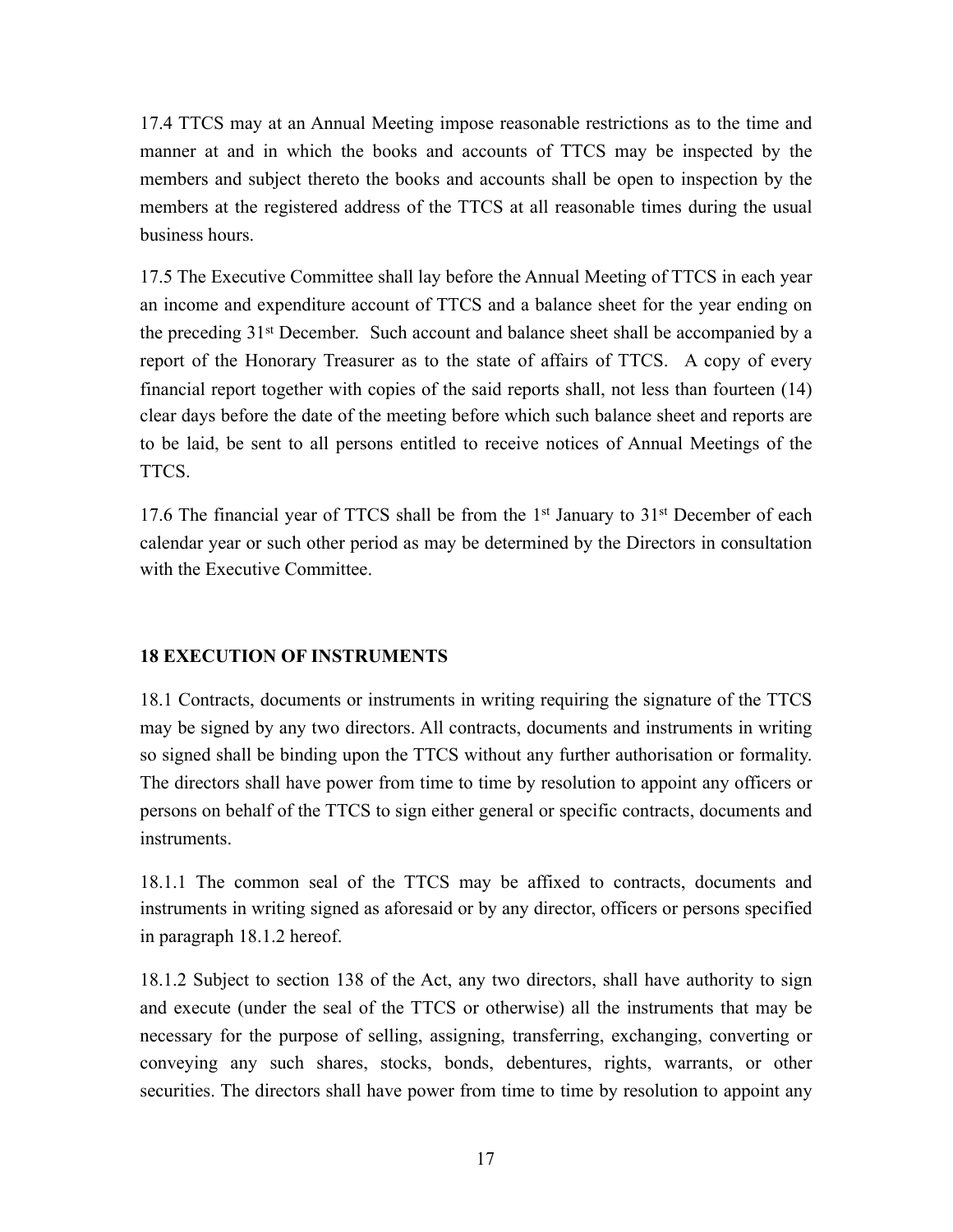officers or persons on behalf of the TTCS to sign either general or specific contracts, documents and instruments.

## **19 ALTERATION OR AMENDMENT TO THE BYE-LAW**

No alteration or addition shall be made in this General bye-law except such alteration or addition shall first be passed by a special resolution of a majority of three-fourths of the members of TTCS present at a meeting duly convened and held for such purpose.

## **20 WINDING UP**

20.1 Every member of TTCS undertakes to contribute to the assets of TTCS, in the event of the same being wound up which he is a member, for payment of the debts and liabilities of TTCS contracted before he ceases to be a member, and of the costs, charges and expenses of winding up, and for the adjustment of the rights of the contributories among themselves, such amount as may be required not exceeding One Hundred Dollars (\$100.00).

20.2 If upon the winding up or dissolution of TTCS there remains, after the satisfaction of all its debts and liabilities any property whatsoever, the same shall not be paid to or distributed among members of the TTCS, but shall be given or transferred to other institutions or institutions, having objects similar to the objects of TTCS, and which shall prohibit the distribution of its or their income and property among its or their members to an extent at least as great as is imposed on TTCS, such institution or institutions to be determined by the members of TTCS at or before the time of dissolution, and if and so far as effect cannot be given to such provision then to some charitable object.